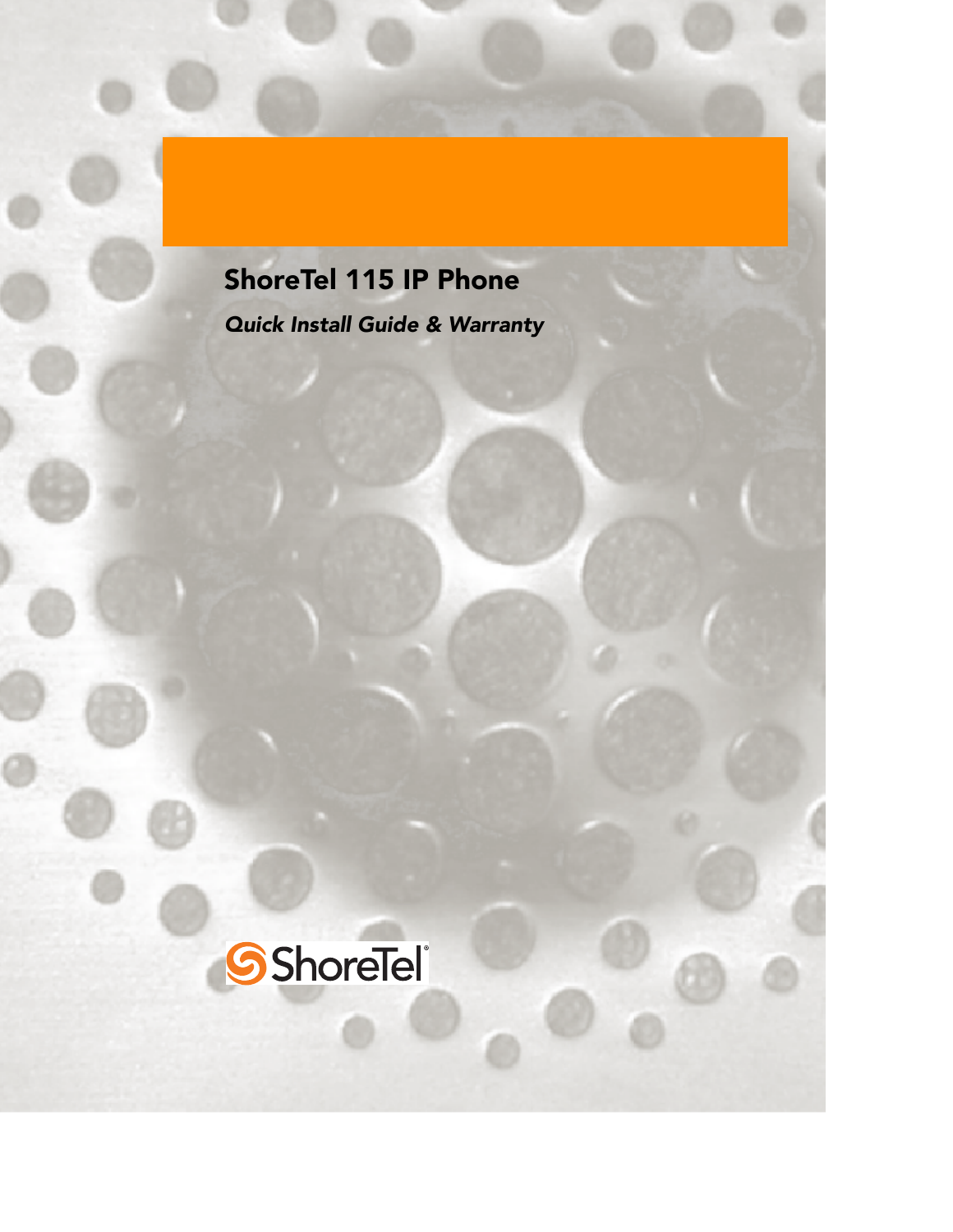## Document and Software Copyrights

Copyright © 1998–2009 by ShoreTel, Inc., Sunnyvale, California, U.S.A. All rights reserved. Printed in the United States of America. Contents of this publication may not be reproduced or transmitted in any form or by any means, electronic or mechanical, for any purpose, without prior written authorization of ShoreTel, Inc.

ShoreTel, Inc. reserves the right to make changes without notice to the specifications and materials contained herein and shall not be responsible for any damage (including consequential) caused by reliance on the materials presented, including, but not limited to, typographical, arithmetic, or listing errors.

### Trademarks

ShoreCare, ShoreWare and ShoreGear are registered trademarks of ShoreTel, Inc. in the United States and/or other countries. ShoreTel, ShorePhone, Office Anywhere and ShoreTel Smart are trademarks of ShoreTel, Inc. in the United States and/or other countries.

Microsoft, Windows, Windows NT, and ActiveX are either registered trademarks or trademarks of Microsoft Corporation in the United States and/or other countries. VxWorks is a trademark of Wind River Systems. All other copyrights and trademarks herein are the property of their respective owners.

### Patents

This product is covered by one or more of the following patents: United States Patent 6,996,059, United States Patent 7,003,091, United States Patent 7,167,486, United States Patent 7,379,540, and United States Patent 7,386,114. ShoreTel, Inc. All rights reserved..

#### Version Information

PN 800-1098-02 Shoretel 115 IP Phone Quick Install Guide & Warranty Date: January 6, 2009

#### Company Information

ShoreTel, Inc. 960 Stewart Drive Sunnyvale, California 94085 USA

Phone: +1.408.331.3300 OR +1.800.425.9385 Fax: +1.408.331.3333

www.shoretel.com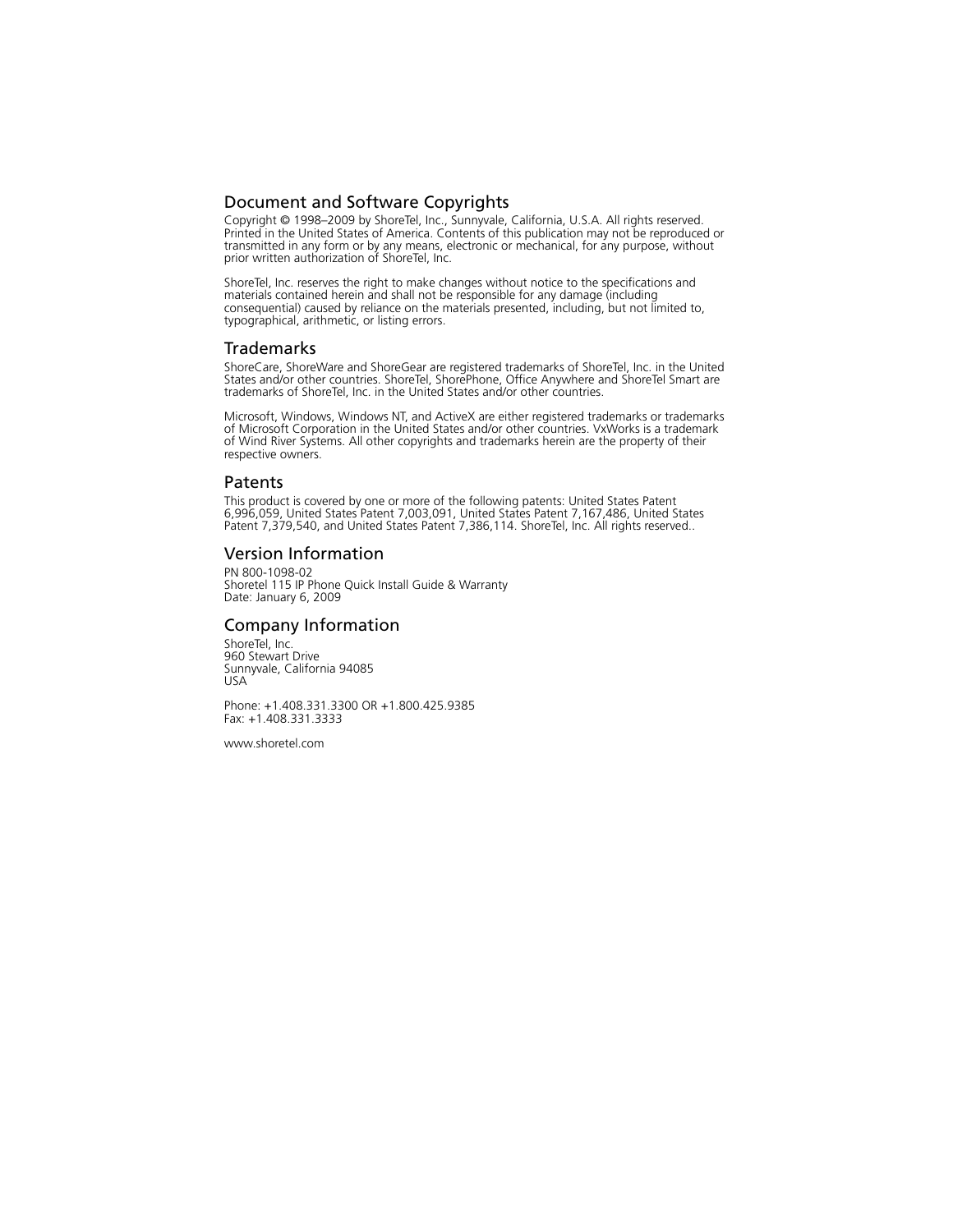## Installing Your ShoreTel 115 IP Phone

This section shows how to install a ShoreTel 115 IP Phone. Instructions are provided for connecting phones with and without the AC power adapter. (This adapter may be necessary for networks that do not support the IEEE 802.3af standard for Power-over-Ethernet).

## Package Contents

#### ShoreTel 115 IP Phone



Vinyl overlay with international symbols (for Function Keys)



Handset & handset cord



Quick Install Guide



Phone base



Network cable (7-foot)



#### AC Power Adapter Package (Optional)

Power-over-Ethernet adapter and<br>power cord



Additional network cable (7-foot)

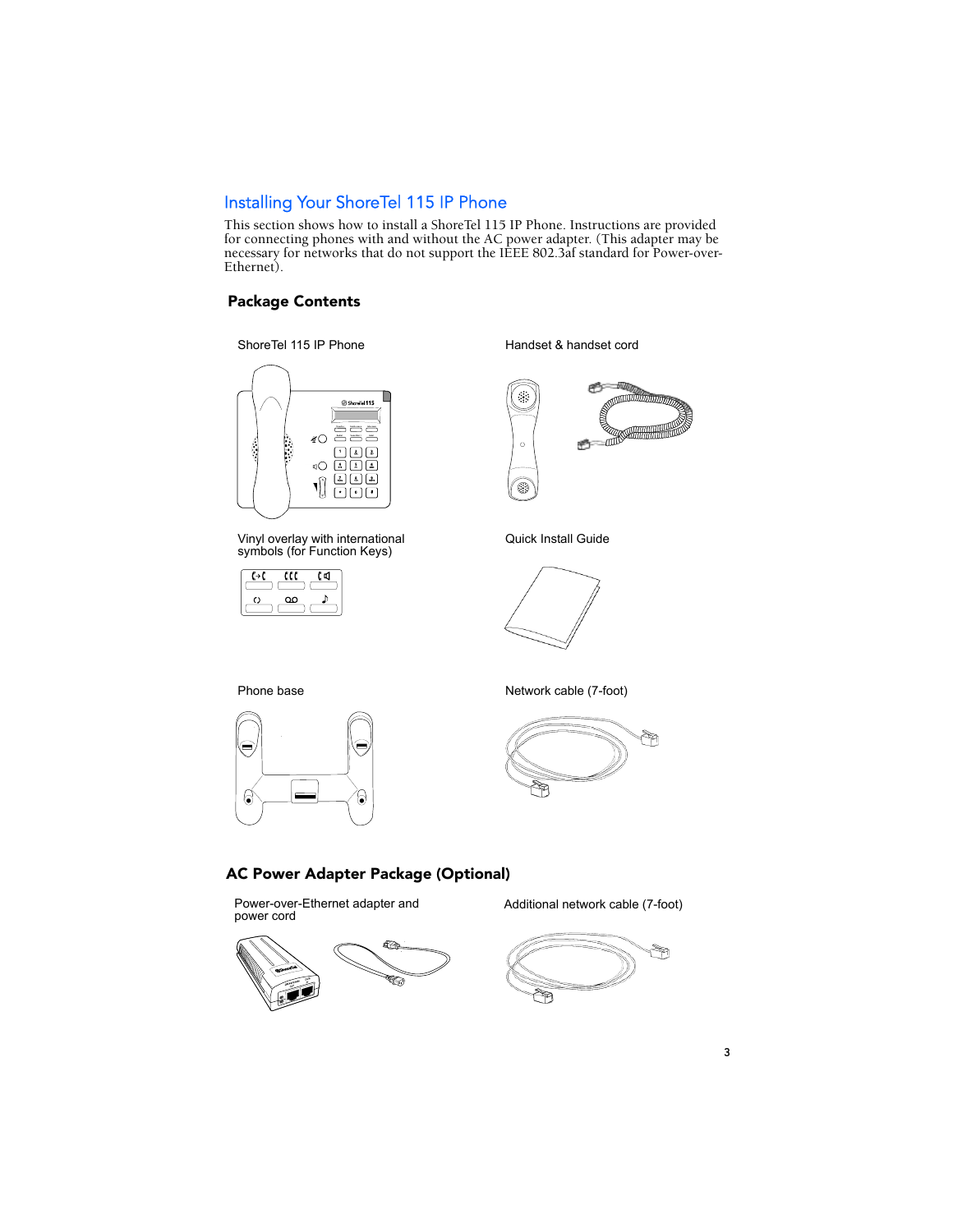1 Attach phone to base

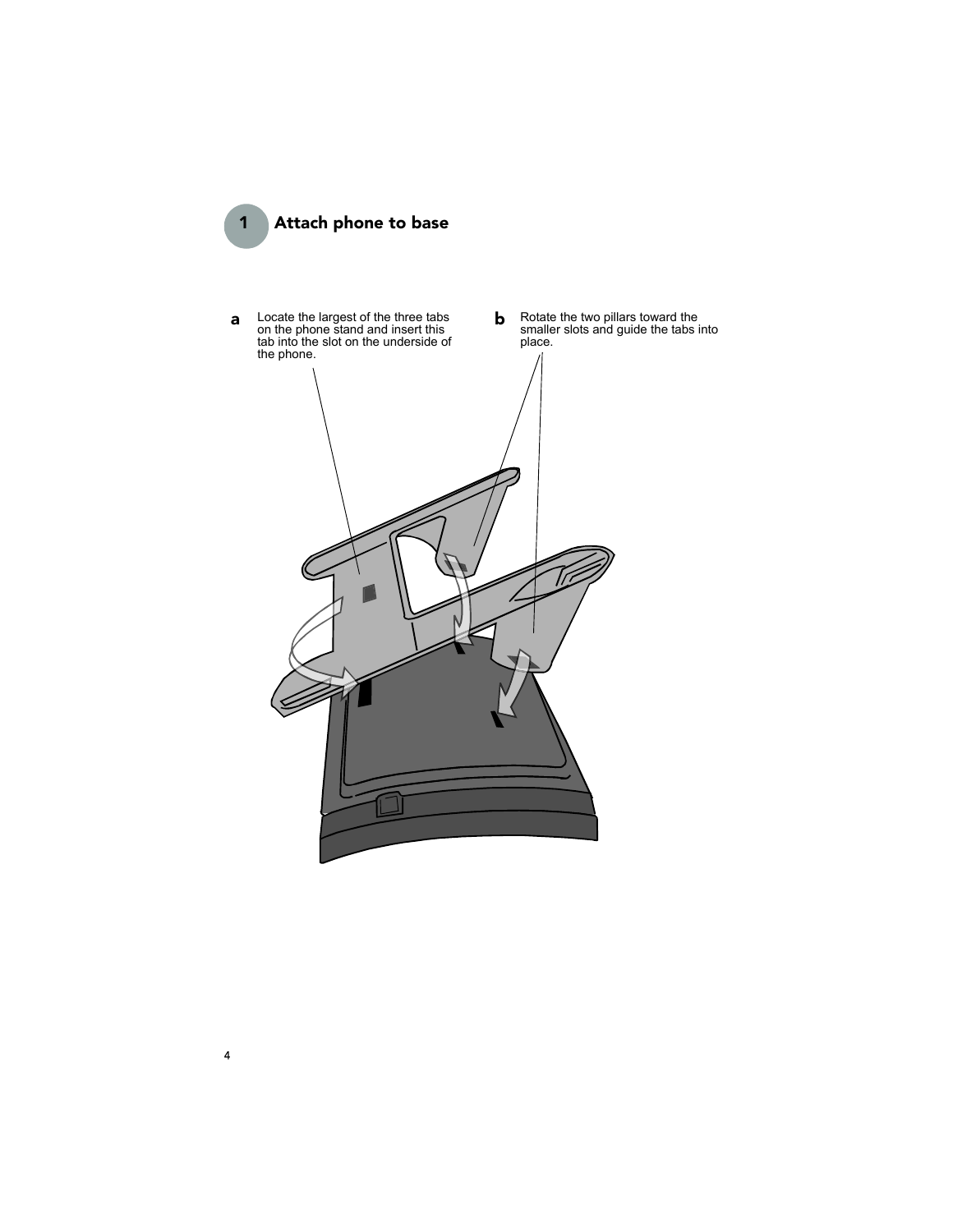# 2a Connect to powered network

## *(no AC adapter required)*

If the LAN to which this phone will be connected supports power-over-Ethernet, no AC adapter is needed. The phone draws power from the Ethernet network.



Share a single LAN wall jack between your IP phone and computer by daisy-chaining the PC off the second Ethernet port on your phone. (The phone connects to the wall jack and the PC connects to the phone.)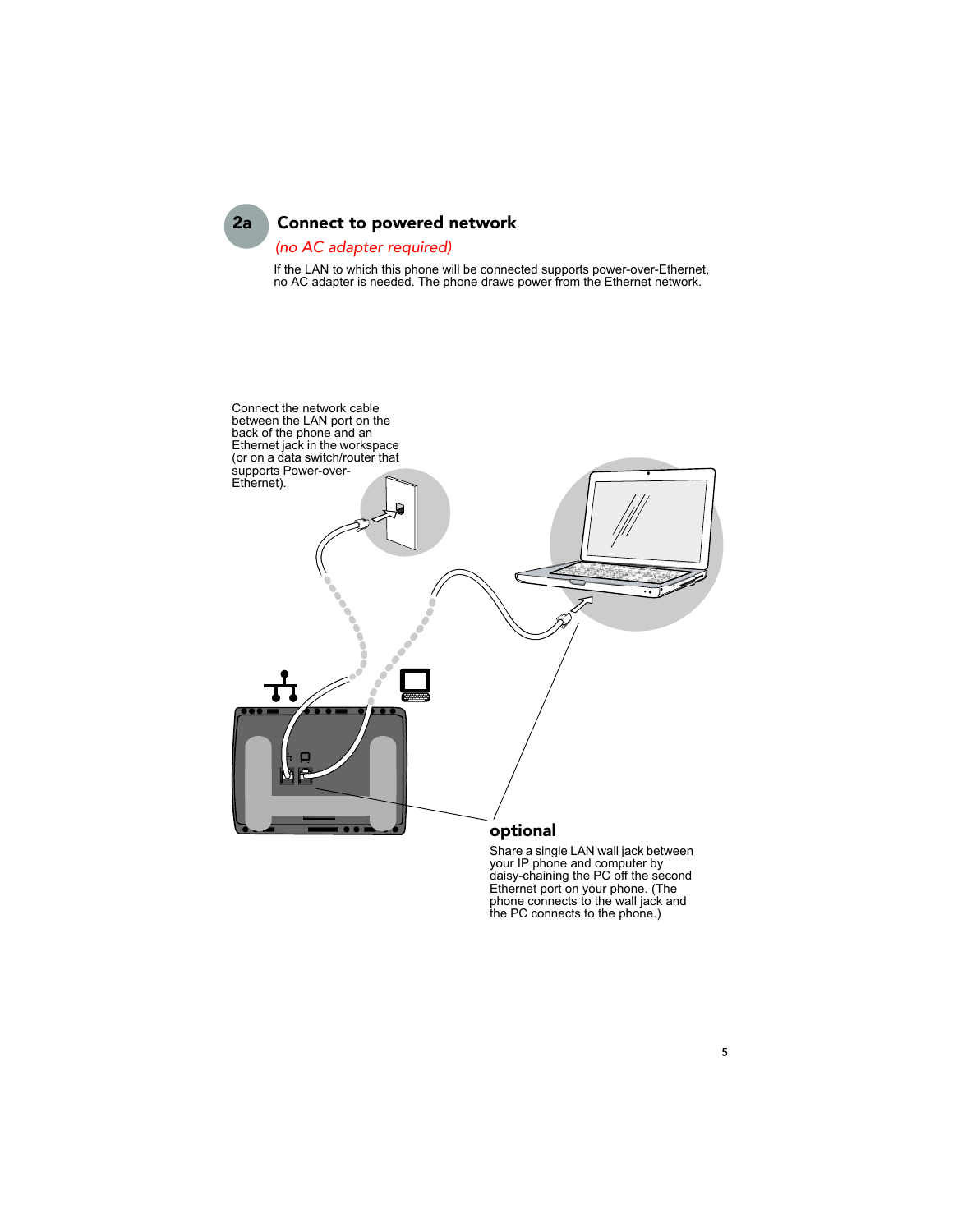2b Connect to power & network *(Non-powered Ethernet network requires AC power adapter)*



- ON SOME ADAPTERS, THIS PORT MAY BE LABELED "DATA & PWR" OR "PHONE." \*
- ON SOME ADAPTERS, THIS PORT MAY BE \*\* LABELED "DATA" OR "NETWORK."
- \*\*\* SOME ADAPTERS MAY HAVE ONLY ONE LED.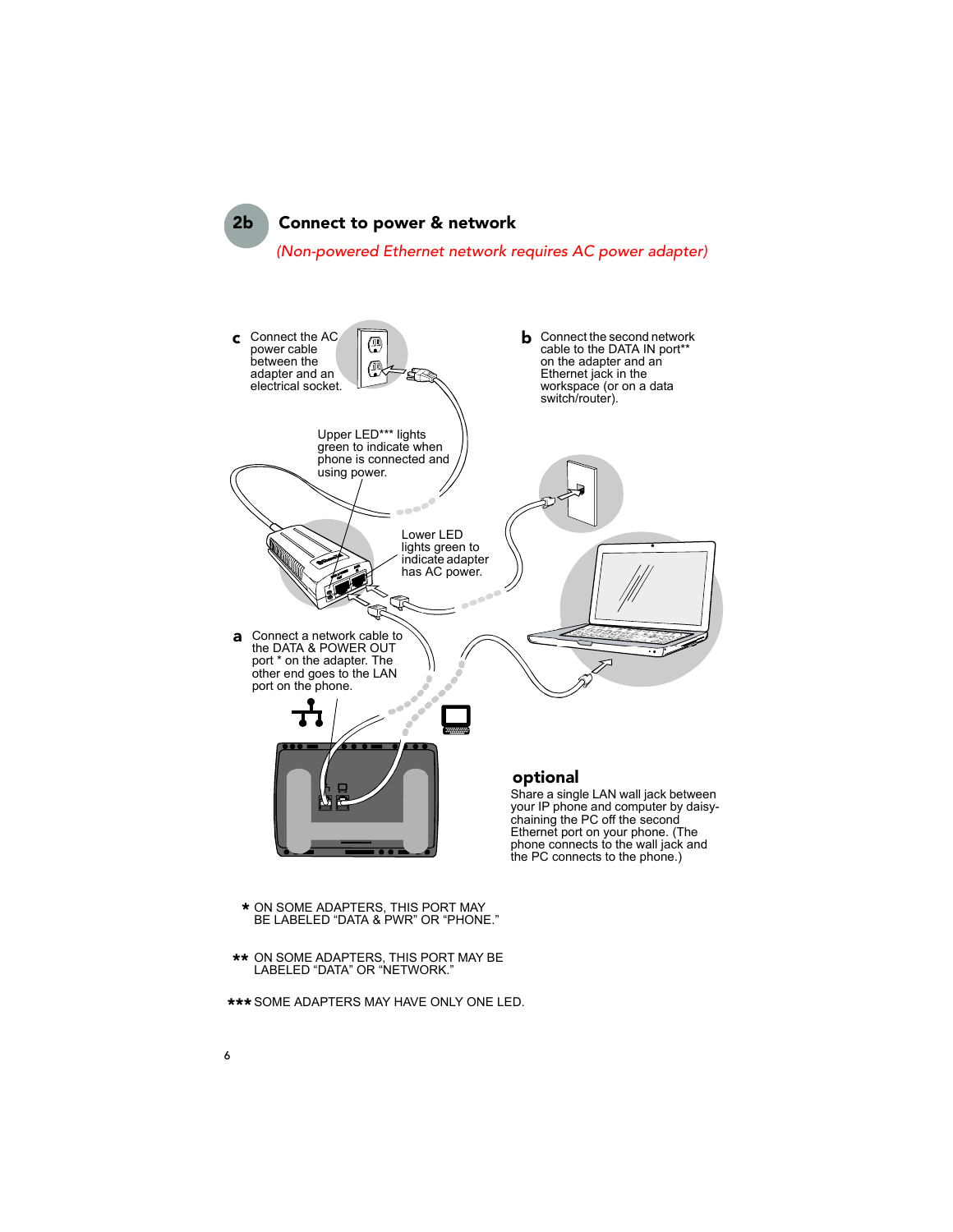3 Connect handset

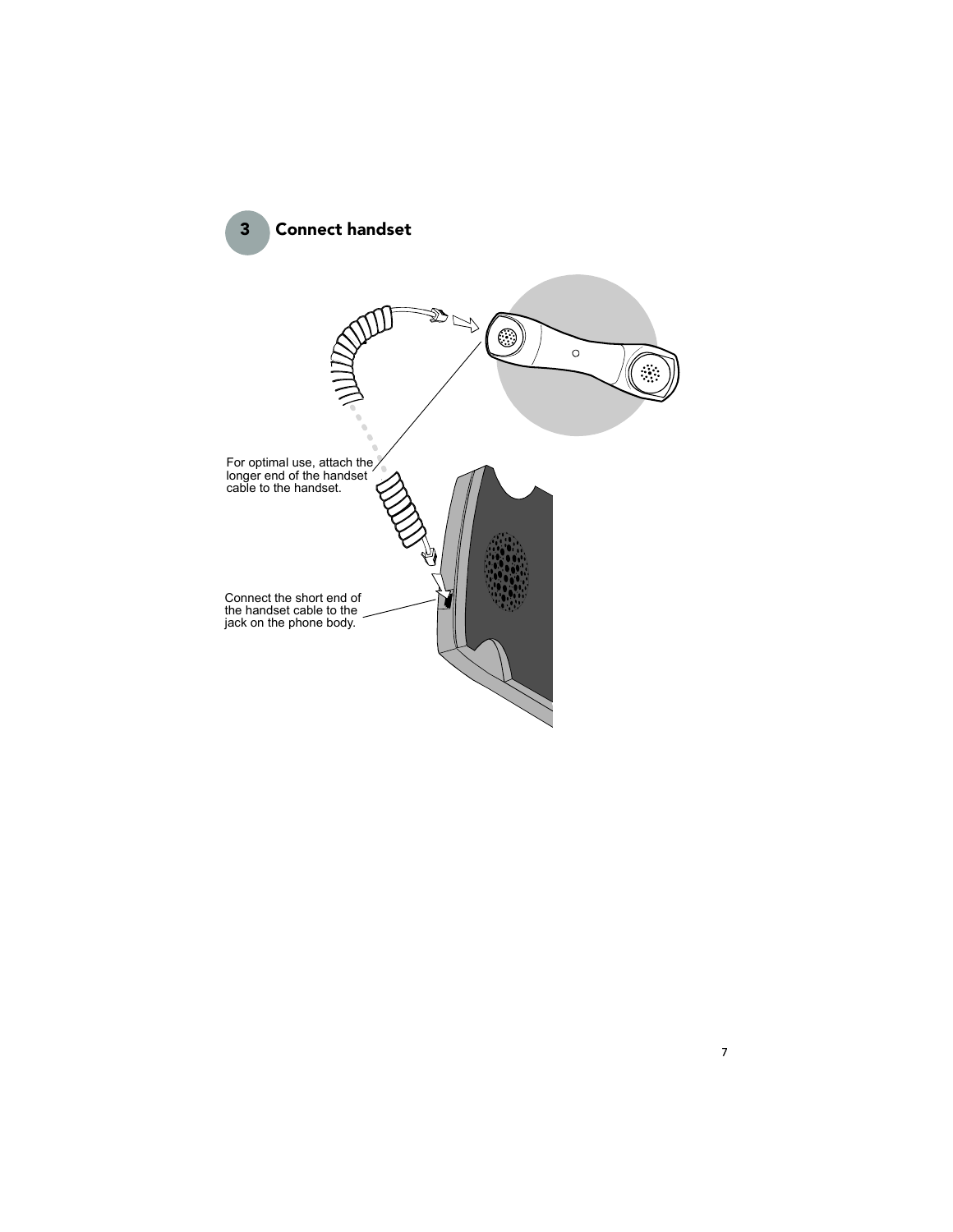## Important Safety Instructions

**For IP TELEPHONE, MODELS 110, 115, 212k, 230, 265, 560, 560g, 565 and BB24**

This symbol is to alert you to important operating or servicing instructions that may appear in this owner's manual.

Always follow basic safety precautions when using this product to reduce the risk of injury, fire, or electric shock.

- Read and understand all instructions in this manual. Observe all markings on the products.
- Follow all warnings and instructions marked on this product.
- For information on proper mounting instructions, consult the manual provided with this product.
- This product should be operated only from the type of power source indicated on the marking label.
- Telecommunication metallic-type connections are not intended to leave the building premises unless connected to other telecommunication devices that provide primary and secondary protection as applicable.
- To reduce the risk of electrical shock, do not disassemble this product. Service should be performed by trained personnel only. Opening or removing covers and/ or circuit boards may expose you to dangerous voltages or other risks. Incorrect re-assembly can cause electrical shock when the unit is subsequently used.
- If this product has a three-prong (grounding) plug or a polarized plug with one wide prong, it may not fit in non-polarized outlets. Do not defeat the purpose of these plugs. If they do not fit in your outlet, the outlet should be replaced by an electrician.
- Install this product in a protected location where no one can trip over any line or power cord. Protect cords from damage or abrasion.
- Unplug this product from the wall outlet before cleaning. Do not use liquid cleaners or aerosol cleaners. Use a damp cloth for cleaning.
- Do not allow anything to rest on the power cord. Do not locate this product where the cord will be abused by persons walking on it.
- Do not overload wall outlets and extension cords as this can result in the risk of fire or electrical shock.
- Unplug this product from the wall outlet and contact qualified technicians to service the unit if the any of the following conditions occur:
	- a) When the power supply cord or plug is damaged or frayed.
	- b) If liquid has been spilled into the product.
	- c) If the product has been exposed to rain or water.

d) If the product does not operate normally by following the operating instructions. Adjust only those controls that are covered by the operating instructions because improper adjustment of other controls may result in damage, and will often require extensive work by qualified technician to restore the product to normal operation.

e) If the product has been dropped and exhibits a distinct change in performance.

• Warning: Small metal objects may be retained in the earcap region.

#### **SAVE THESE INSTRUCTIONS**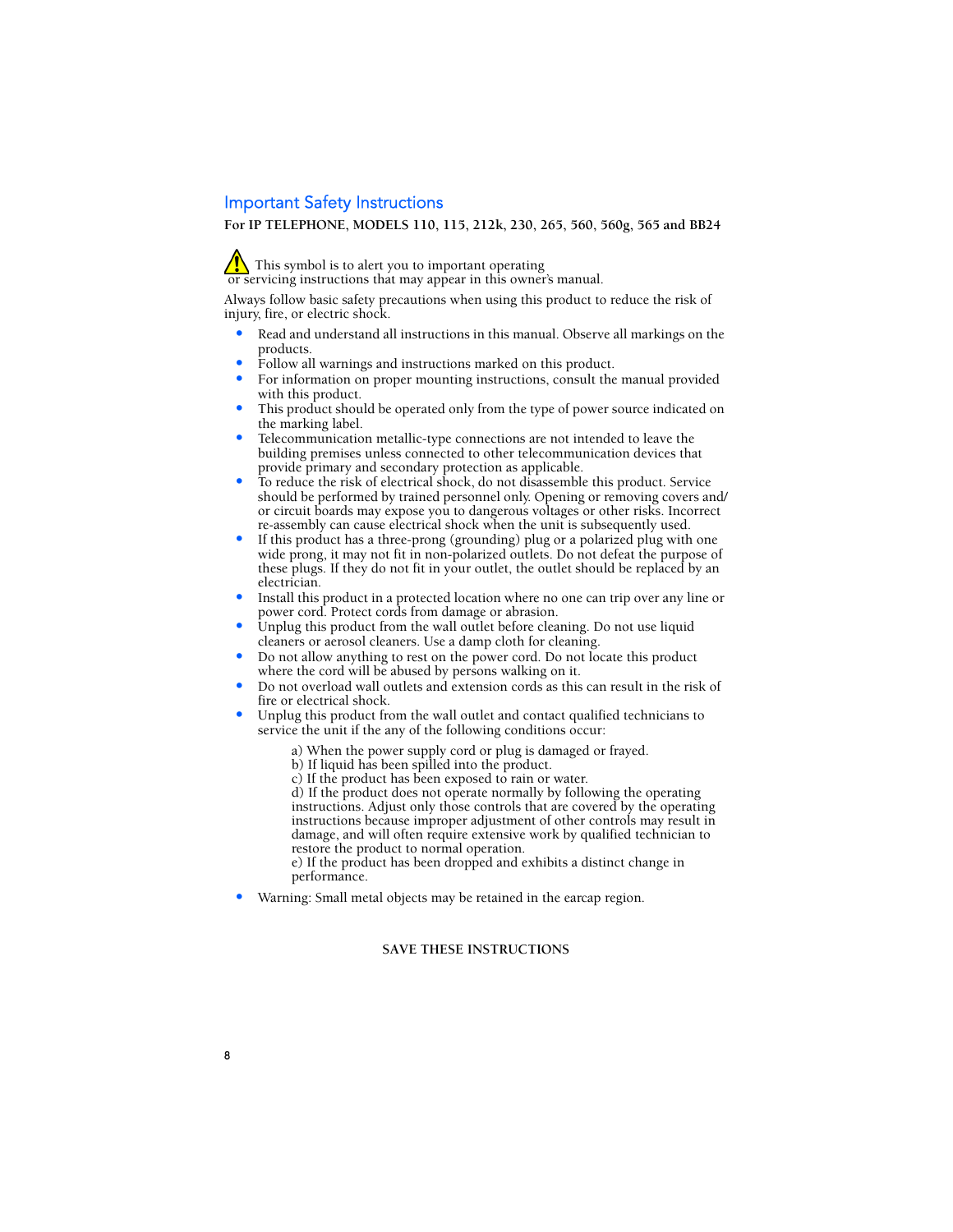# Features and Functions



**Note:** You can access the latest user guide for this phone by dowloading a PDF from the following URL: www.shoretel.com/phoneguides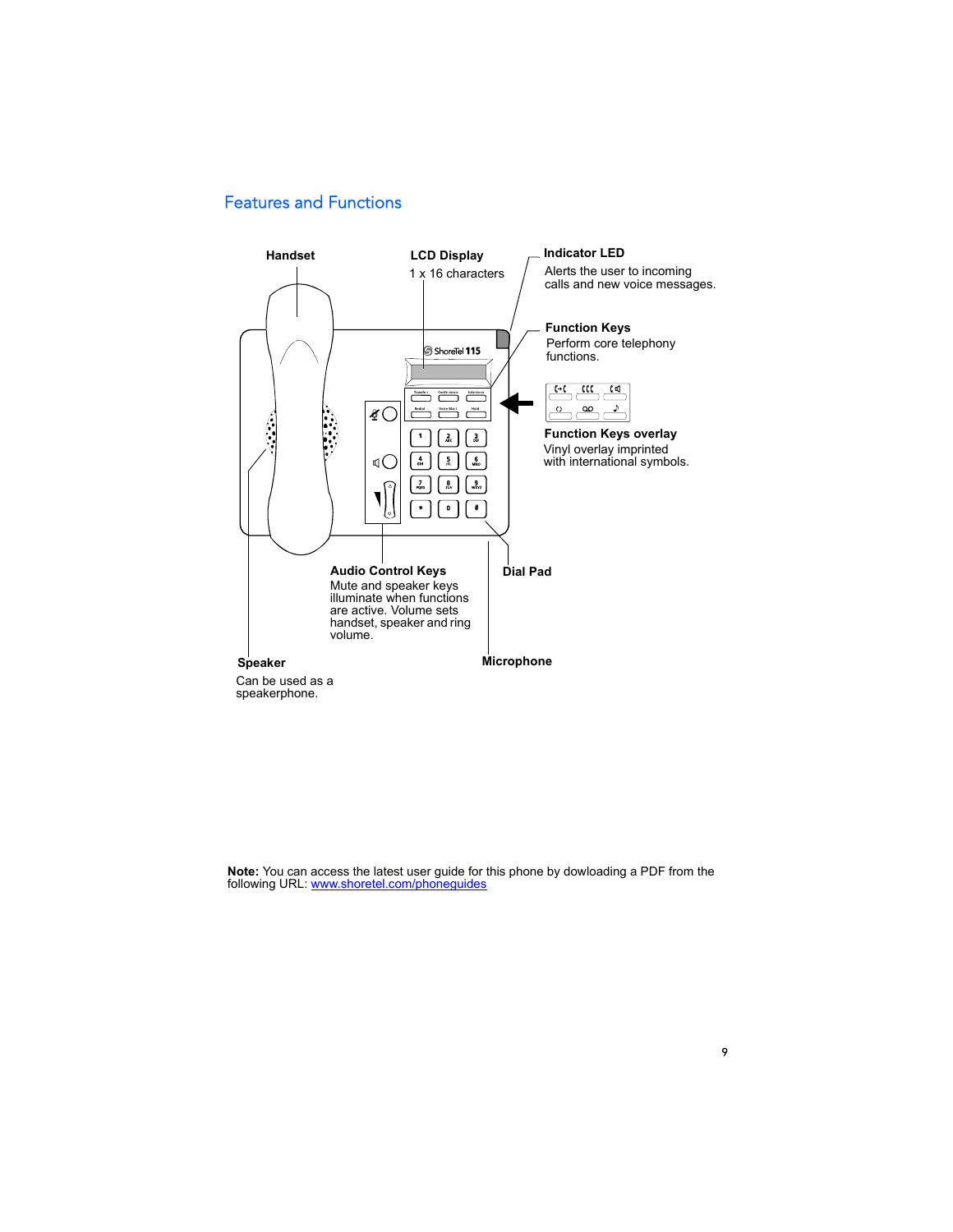## Warranty and Limitation of Liability

**LIMITED WARRANTY**. ShoreTel warrants to the end user ("Customer") that this product will be free from defects in workmanship and materials, under normal use and service, for one year from the date of purchase from ShoreTel or its authorized reseller. ShoreTel's sole obligation under this express warranty shall be, at ShoreTel's option and expense, to repair the defective product or part, deliver to Customer an equivalent product or part to replace the defective item, or if neither of the two foregoing options is reasonably available, ShoreTel may, in its sole discretion, refund to Customer the purchase price paid for the defective product. All products that are replaced will become the property of ShoreTel. Replacement products or parts may be new or reconditioned. ShoreTel warrants any replaced or repaired product or part for ninety (90) days from shipment, or the remainder of the initial warranty period, whichever is longer.

Products returned to ShoreTel must be sent prepaid and packaged appropriately for safe shipment, and it is recommended that they be insured or sent by a method that provides for tracking of the package. Responsibility for loss or damage does not transfer to ShoreTel until the returned item is received by ShoreTel. The repaired or replaced item will be shipped to Customer, at ShoreTel's expense, not later than thirty (30) days after ShoreTel receives the defective product, and ShoreTel will retain risk of loss or damage until the item is delivered to Customer.

**EXCLUSIONS**. ShoreTel will not be liable under this limited warranty if its testing and examination disclose that the alleged defect or malfunction in the product does not exist or results from:

- Failure to follow ShoreTel's installation, operation, or maintenance instructions.
- Unauthorized product modification or alteration.
- Unauthorized use of common carrier communication services accessed through the product.
- Abuse, misuse, negligent acts, or omissions of Customer and persons under Customer's control or
- Acts of third parties, acts of God, accident, fire, lightning, power surges or outages, or other hazards.

**WARRANTY EXCLUSIVE**. IF A SHORETEL PRODUCT DOES NOT OPERATE AS WARRANTED ABOVE, CUSTOMER'S SOLE REMEDY FOR BREACH OF THAT WARRANTY SHALL BE REPAIR, REPLACEMENT, OR REFUND OF THE PURCHASE PRICE PAID, AT SHORETEL'S OPTION. TO THE FULL EXTENT ALLOWED BY LAW, THE FOREGOING WARRANTIES AND REMEDIES ARE EXCLUSIVE AND ARE IN LIEU OF ALL OTHER WARRANTIES, TERMS, OR CONDITIONS, EXPRESS OR IMPLIED, EITHER IN FACT OR BY OPERATION OF LAW, STATUTORY OR OTHERWISE, INCLUDING WARRANTIES, TERMS, OR CONDITIONS OF MERCHANTABILITY, FITNESS FOR A PARTICULAR PURPOSE, SATISFACTORY QUALITY, CORRESPONDENCE WITH DESCRIPTION, AND NON-INFRINGEMENT, ALL OF WHICH ARE EXPRESSLY DISCLAIMED. SHORETEL NEITHER ASSUMES NOR AUTHORIZES ANY OTHER PERSON TO ASSUME FOR IT ANY OTHER LIABILITY IN CONNECTION WITH THE SALE, INSTALLATION, MAINTENANCE, OR USE OF ITS PRODUCTS.

**SERVICE AGREEMENTS**. Please contact your ShoreTel Authorized Reseller for information about service agreements applicable to your product.

**LIMITATION OF LIABILITY**. TO THE FULL EXTENT ALLOWED BY LAW, SHORETEL EXCLUDES FOR ITSELF AND ITS SUPPLIERS ANY LIABILITY, WHETHER BASED IN CONTRACT OR TORT (INCLUDING NEGLIGENCE), FOR INCIDENTAL, CONSEQUENTIAL, INDIRECT, SPECIAL, OR PUNITIVE DAMAGES OF ANY KIND, OR FOR LOSS OF REVENUE OR PROFITS, LOSS OF BUSINESS, LOSS OF INFORMATION OR DATA, OR OTHER FINANCIAL LOSS ARISING OUT OF OR IN CONNECTION WITH THE SALE, INSTALLATION, MAINTENANCE, USE, PERFORMANCE, FAILURE, OR INTERRUPTION OF ITS PRODUCTS, EVEN IF SHORETEL OR ITS AUTHORIZED RESELLER HAS BEEN ADVISED OF THE POSSIBILITY OF SUCH DAMAGES, AND LIMITS ITS LIABILITY TO REPAIR, REPLACEMENT, OR REFUND OF THE PURCHASE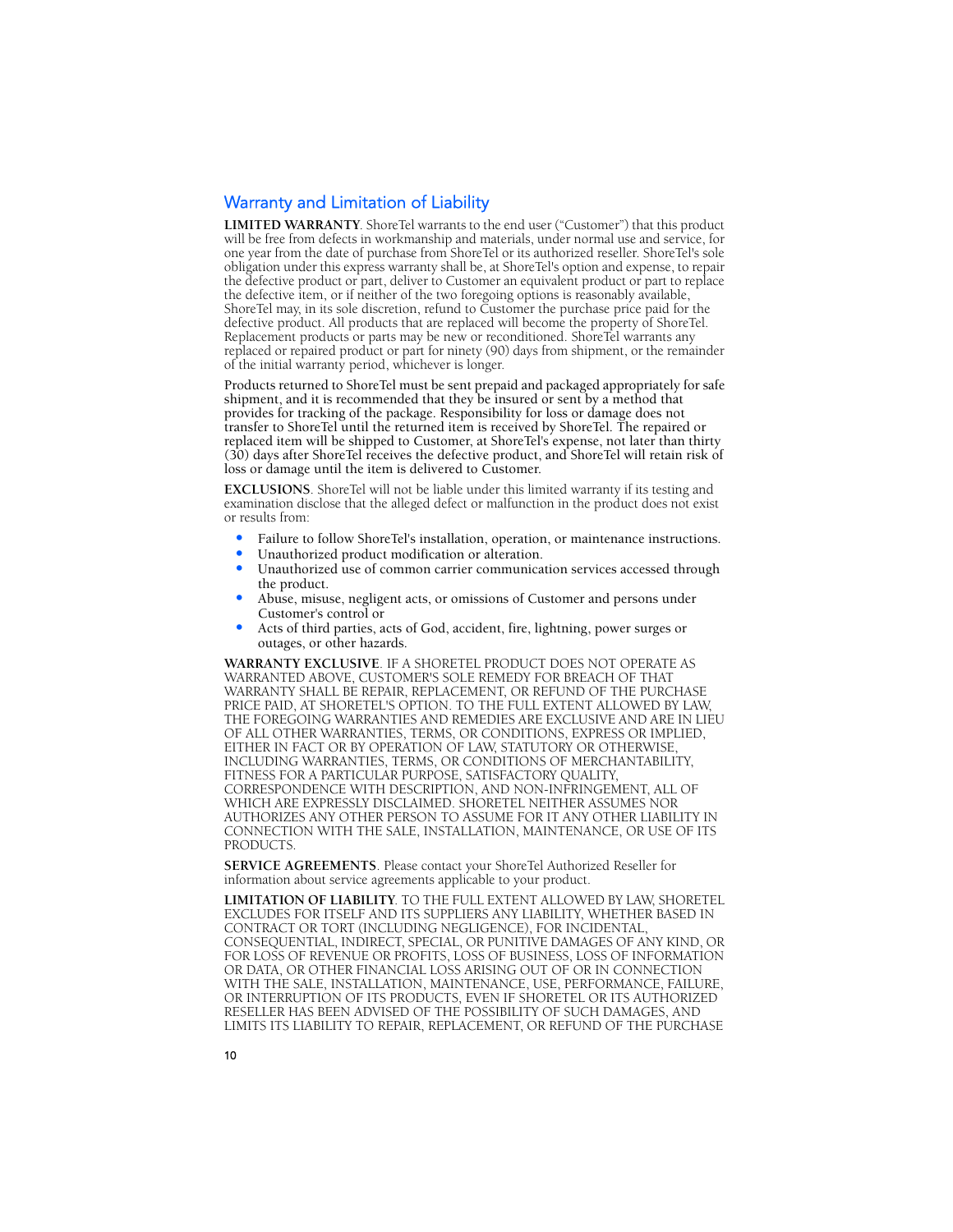PRICE PAID, AT SHORETEL'S OPTION. THIS DISCLAIMER OF LIABILITY FOR DAMAGES WILL NOT BE AFFECTED IF ANY REMEDY PROVIDED HEREIN SHALL FAIL OF ITS ESSENTIAL PURPOSE.

**DISCLAIMER**. Some countries, states, or provinces do not allow the exclusion or limitation of implied warranties or the limitation of incidental or consequential damages for certain products supplied to consumers, or the limitation of liability for personal injury, so the above limitations and exclusions may be limited in their application to you. When the implied warranties are not allowed to be excluded in their entirety, they will be limited to the duration of the applicable written warranty. This warranty gives you specific legal rights, which may vary depending on local law.

**GOVERNING LAW**. This Limited Warranty and Limitation of Liability shall be governed by the laws of the State of California, U.S.A., and by the laws of the United States, excluding their conflicts of laws principles. The United Nations Convention on Contracts for the International Sale of Goods is hereby excluded in its entirety from application to this Limited Warranty and Limitation of Liability.

#### Safety and Regulatory Information

This device complies with part 15 of the FCC Rules. Operation is subject to

the following two conditions:

(1) This device may not cause harmful interference, and

(2) This device must accept any interference received, including interference that may cause undesired operation.

NOTE: This equipment has been tested and found to comply with the limits for a Class B digital device, pursuant to part 15 of the FCC Rules and ICES 03. These limits are designed to provide reasonable protection against harmful interference in a residential installation. This equipment generates, uses and can radiate radio frequency energy and, if not installed and used in accordance with the instructions, may cause harmful interference to radio communications. However, there is no guarantee that interference will not occur in a particular installation. If this equipment does cause harmful interference to radio or television reception, which can be determined by turning the equipment off and on, the user is encouraged to try to correct the interference by one or more of the following measures:

- Reorient or relocate the receiving antenna.
- Increase the separation between the equipment and receiver.
- Connect the equipment into an outlet on a circuit different from that to which the receiver is connected.
- Consult the dealer or an experienced radio/TV technician for help.

This ShoreTel IP Phone has been marked with the CE mark. This mark indicates compliance with EEC directories 89/336/EEC and 73/23/EEC. A full copy of the Declaration of Conformity can be obtained from ShoreTel Inc., 960 Stewart Drive, Sunnyvale, CA, USA 95054.

In accordance with part 15 of the FCC rules, the user is cautioned that any changes or modifications not expressly approved by ShoreTel, Inc. could void the user's authority to operate this equipment.

Installation must be performed in accordance with all relevant national wiring rules.

*L'Installation doit être exécutée conformément à tous les règlements nationaux applicable au filage électrique.* 

The outlet to which this apparatus is connected must be installed near the equipment and must always be readily accessible.